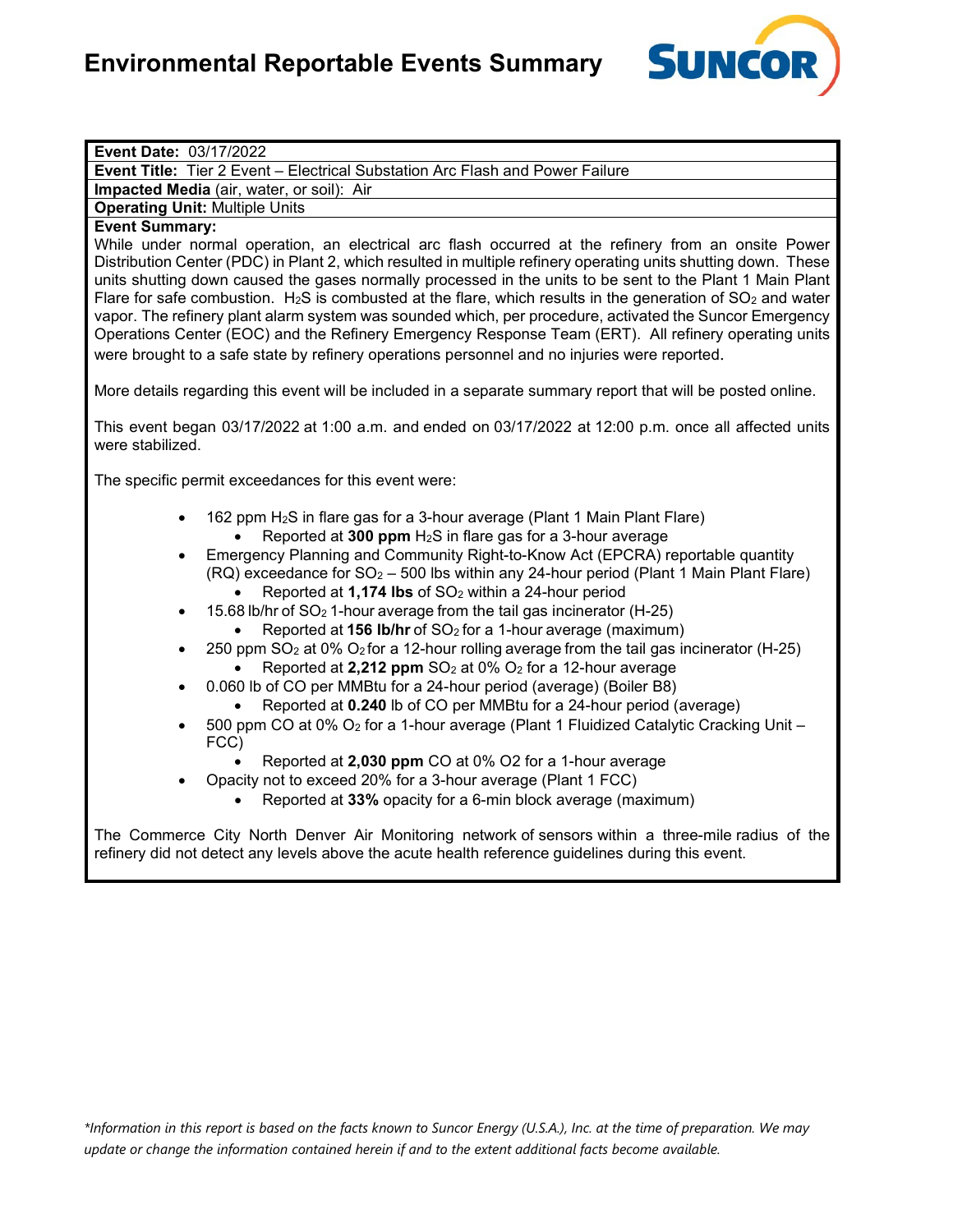

| Event Date: 03/19/2022                                                                                                                                                                                                                                                                                                                                                                                                                                                                                                                                                                                                                                                                                                                                                                                                                                                                                                                                                                                                                                                                                                                                                                                   |
|----------------------------------------------------------------------------------------------------------------------------------------------------------------------------------------------------------------------------------------------------------------------------------------------------------------------------------------------------------------------------------------------------------------------------------------------------------------------------------------------------------------------------------------------------------------------------------------------------------------------------------------------------------------------------------------------------------------------------------------------------------------------------------------------------------------------------------------------------------------------------------------------------------------------------------------------------------------------------------------------------------------------------------------------------------------------------------------------------------------------------------------------------------------------------------------------------------|
| <b>Event Title: Startup Emissions Exceedances</b>                                                                                                                                                                                                                                                                                                                                                                                                                                                                                                                                                                                                                                                                                                                                                                                                                                                                                                                                                                                                                                                                                                                                                        |
| Impacted Media (air, water, or soil): Air                                                                                                                                                                                                                                                                                                                                                                                                                                                                                                                                                                                                                                                                                                                                                                                                                                                                                                                                                                                                                                                                                                                                                                |
| <b>Operating Unit: Multiple Plant 1 Units</b>                                                                                                                                                                                                                                                                                                                                                                                                                                                                                                                                                                                                                                                                                                                                                                                                                                                                                                                                                                                                                                                                                                                                                            |
| <b>Event Summary:</b><br>While starting up the Plant 1 operating units after a power failure on 03/17/2022, there were multiple permit<br>exceedances as the units were being stabilized. Many of the exceedances were related to instrumentation<br>issues which required recalibration or replacement after power was restored.<br>This event began 03/19/2022 at 12:00 a.m. and ended on 03/29/2022 at 5:00 p.m. once all units were                                                                                                                                                                                                                                                                                                                                                                                                                                                                                                                                                                                                                                                                                                                                                                  |
| operational and running stably.                                                                                                                                                                                                                                                                                                                                                                                                                                                                                                                                                                                                                                                                                                                                                                                                                                                                                                                                                                                                                                                                                                                                                                          |
| The specific permit exceedances for this event were:                                                                                                                                                                                                                                                                                                                                                                                                                                                                                                                                                                                                                                                                                                                                                                                                                                                                                                                                                                                                                                                                                                                                                     |
| 162 ppm H <sub>2</sub> S in flare gas for a 3-hour average (Plant 1 Main Plant Flare)<br>Reported at 300 ppm H <sub>2</sub> S in flare gas for a 3-hour average<br>Emergency Planning and Community Right-to-Know Act (EPCRA) reportable quantity<br>(RQ) exceedance for SO <sub>2</sub> - 500 lbs within any 24-hour period (Plant 1 Main Plant Flare)<br>Reported at 624 Ibs of SO <sub>2</sub> within a 24-hour period<br>Heat content of the flare shall not drop below 270 btu/scf (Plant 1 Main Plant Flare)<br>$\bullet$<br>Reported at 258 btu/scf<br>15.68 lb/hr of SO <sub>2</sub> 1-hour average from the tail gas incinerator (H-25)<br>$\bullet$<br>Reported at 23 Ib/hr of SO <sub>2</sub> for a 1-hour average (maximum)<br>250 ppm SO <sub>2</sub> at 0% O <sub>2</sub> for a 12-hour rolling average from the tail gas incinerator (H-25)<br>$\bullet$<br>Reported at 561 ppm SO <sub>2</sub> at 0% O <sub>2</sub> for a 12-hour average<br>0.060 lb of CO per MMBtu for a 24-hour period (average) (Boiler B6)<br>$\bullet$<br>Reported at 0.078 lb of CO per MMBtu for a 24-hour period (average)<br>0.060 lb of CO per MMBtu for a 24-hour period (average) (Boiler B8)<br>$\bullet$ |
| Reported at 0.170 lb of CO per MMBtu for a 24-hour period (average)<br>500 ppm CO at 0% O <sub>2</sub> for a 1-hour average (Plant 1 Fluidized Catalytic Cracking Unit -<br>FCC)<br>Reported at 2,030 ppm CO at 0% O2 for a 1-hour average<br>Opacity not to exceed 20% for a 3-hour average (Plant 1 FCC)<br>Reported at 73% opacity for a 6-min block average (maximum)                                                                                                                                                                                                                                                                                                                                                                                                                                                                                                                                                                                                                                                                                                                                                                                                                                |
| The Commerce City North Denver Air Monitoring network of sensors within a three-mile radius of the<br>refinery did not detect any levels above the acute health reference guidelines during this event.                                                                                                                                                                                                                                                                                                                                                                                                                                                                                                                                                                                                                                                                                                                                                                                                                                                                                                                                                                                                  |